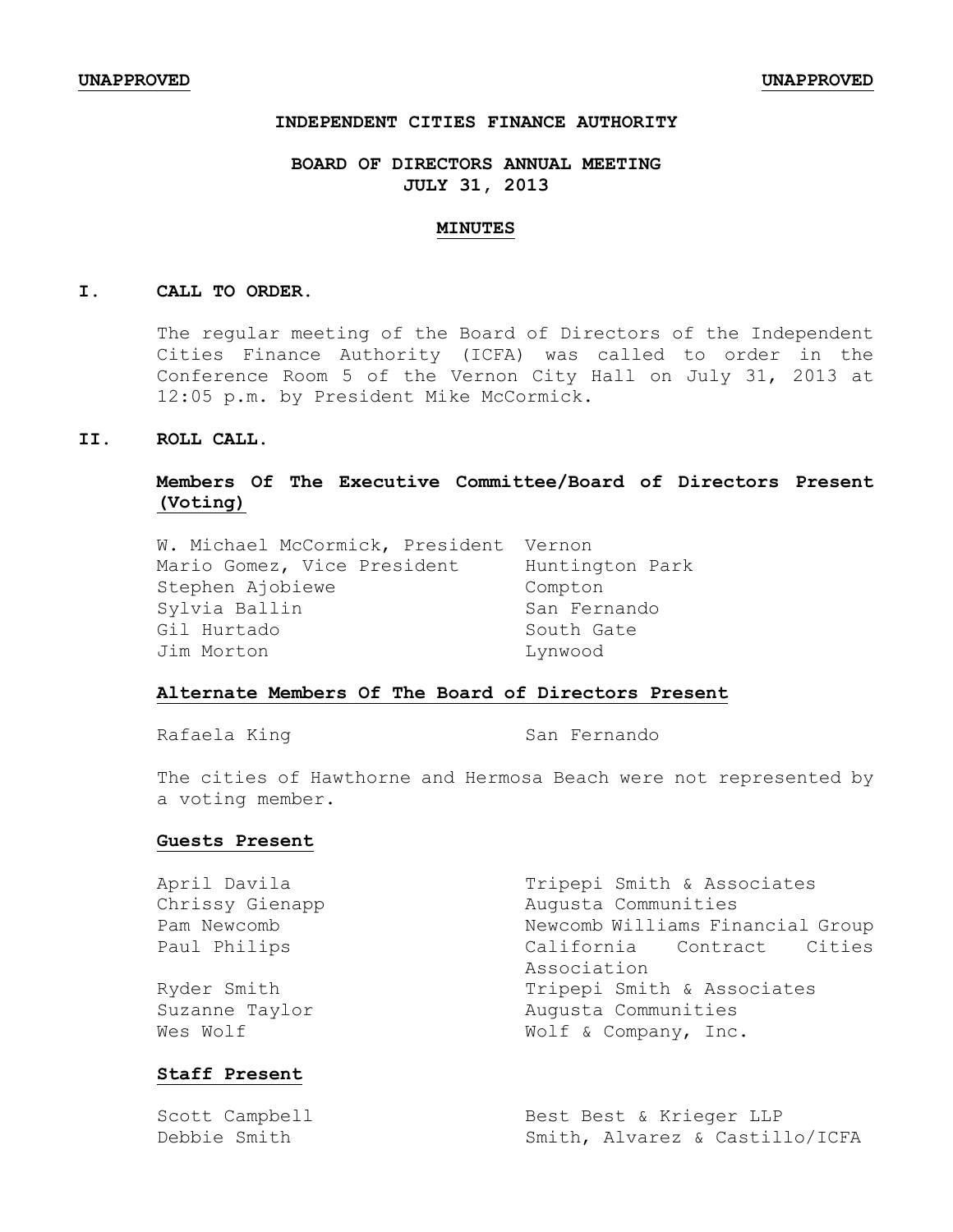**INDEPENDENT CITIES FINANCE AUTHORITY Board of Directors Meeting, July 31, 2013 Page 2**

#### **III. AMENDMENTS OR ADJUSTMENTS TO THE AGENDA.**

There we no amendments or adjustments to the agenda.

#### **IV. PUBLIC COMMENTS.**

There were no members of the public who wished to speak.

#### **V. NEW BUSINESS.**

**A. APPROVAL OF MINUTES OF THE APRIL 10, 2013 BOARD OF DIRECTORS MEETING.**

It was moved by Mario Gomez, seconded by Gil Hurtado, and carried by the following roll call vote to approve the minutes of the April 10, 2013 Board of Directors meeting:

AYES: Stephen Ajobiewe, Mario Gomez, Jim Morton, Gil Hurtado, W. Michael McCormick NOES: None ABSTAIN: Sylvia Ballin

#### **B. REPORT ON STATUS OF MEMBER (VOTING) CITIES.**

Staff reported generally as follows:

Due to lack of attendance, correspondence was recently sent to the cities of Compton, Hawthorne, Hermosa Beach and San Fernando giving them the option of participating as an active voting member or becoming an associate member (non-voting). In response to the correspondence sent, the cities of Compton and San Fernando have taken the necessary steps to appoint a voting delegate and alternate who will attend future ICFA Board meetings.

It was noted that the Joint Powers Agreement states as follows: A...if a Member shall fail to be represented at three (3) or more successive meetings of the Board of Directors, then such Member shall be deemed to be an Associate Member upon action of the Board of Directors duly adopted to such effect.@

Representatives from the cities of Compton and San Fernando were welcomed. It was suggested that if the cities of Hawthorne and Hermosa Beach are not represented at the next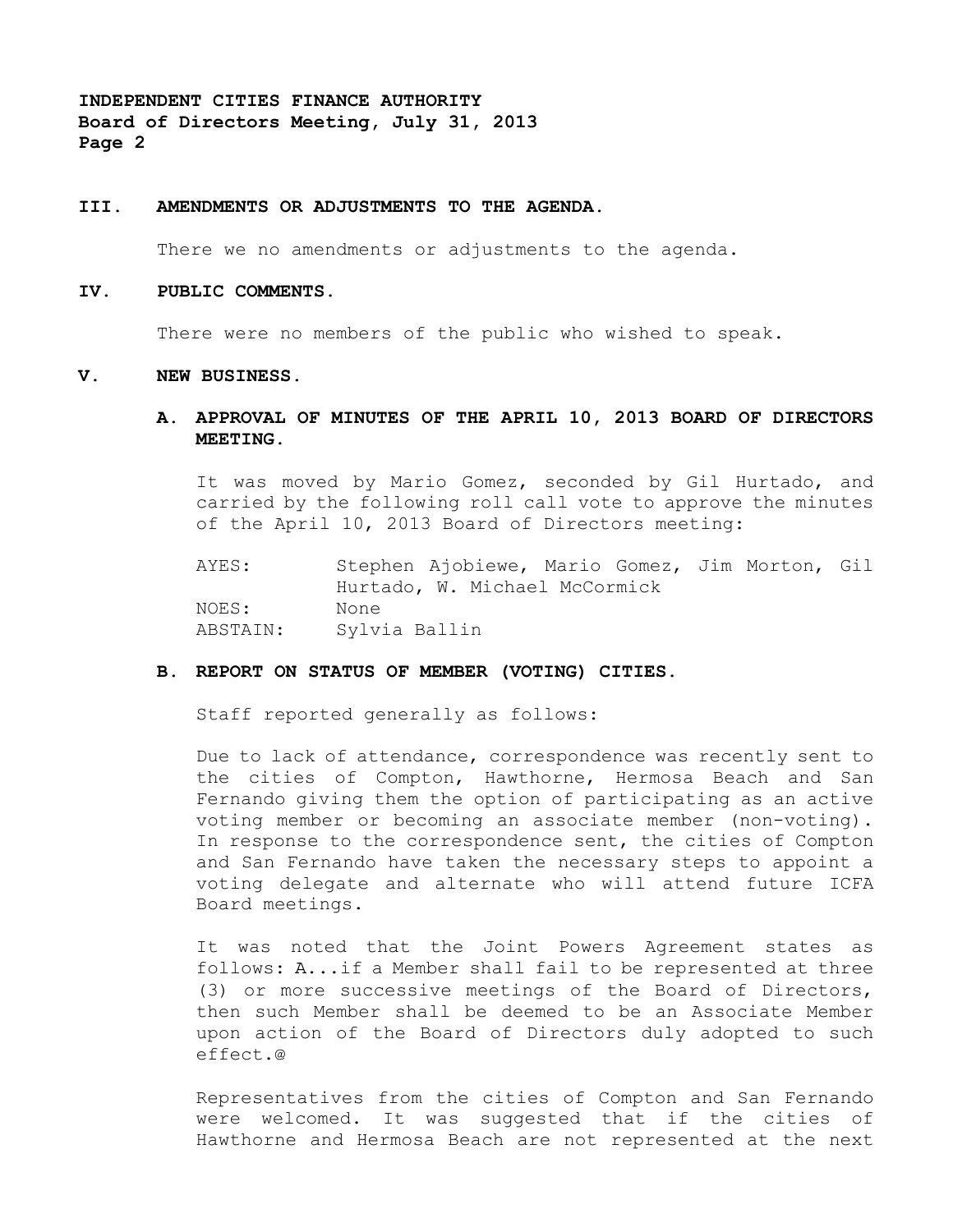Board of Directors meeting, action be taken to make those cities an associate member (non-voting) of the Authority.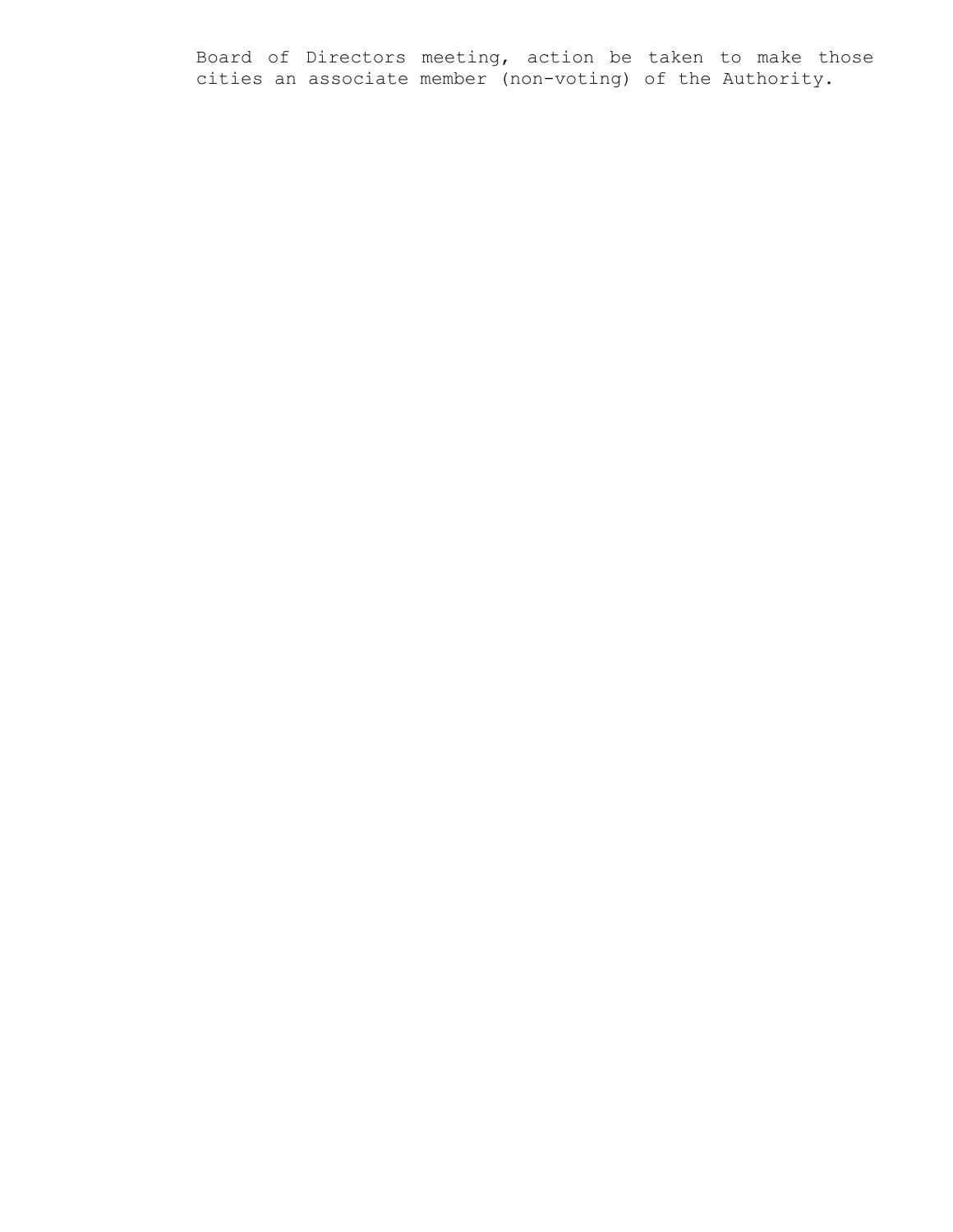### **C. UPDATE ON THE ICFA** *ADVANTAGE* **DOWN PAYMENT ASSISTANCE PROGRAM AND REPORT ON RECENT ICFA WEBINAR RELATED THERETO.**

Staff reported generally as follows:

An ICFA *Advantage* Down Payment Assistance Program was approved by the Board of Directors on April 10, 2013 and that with the approval of General Legal Counsel, all documents have been executed. The authorized lender for this program is InterCap Lending, Suburban Mortgage Company will be the Servicer, U.S. Bank National Association will serve as the Custodian, and George K. Baum as Administrator.

It was further noted that the first ICFA webinar was conducted on June 25, 2013 wherein Marc Paskulin of George K. Baum & Company outlined the *Advantage* Down Payment Assistance program. While participation in the webinar was not as much as anticipated, it was very informative and a start for future ICFA webinars/ conferences.

After a discussion on how to increase participation, President McCormick asked if there were any further comments or questions. There were none.

### **D. DISCUSSION AND CONCEPTUAL APPROVAL OF AN ICFA SPONSORED MUNICIPAL STREET LIGHTING PROGRAM**.

Ryder Smith of Tripepi Smith & Associates reported generally as follows:

Climatec has approached ICFA regarding a municipal street lighting program. It was noted that as a result of Southern California Edison recently changing their long-standing corporate policy to sell utility owned street lights to local governments, cities can realize a savings of up to 40% by switching from HID to LED lamps. This program would primarily be for smaller cities who cannot afford to purchase the lights on their own.

There was discussion regarding numerous companies offering the same program and that ICFA should not limit itself to working with only Climatec. Staff was directed to invite Climatec to make a presentation on the program at the next ICFA Board meeting.

Vice President Gomez noted that the City of Huntington Park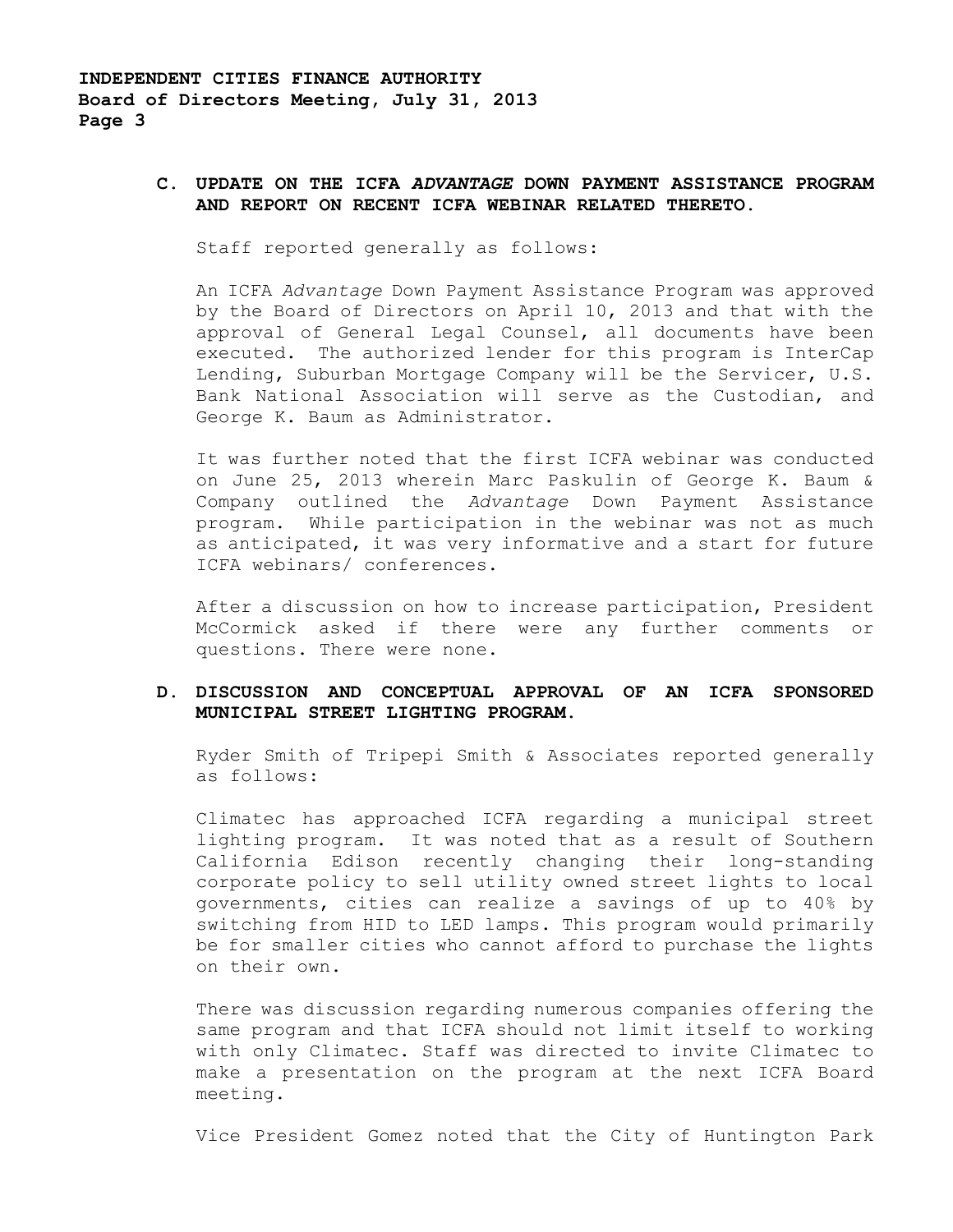has done an experimental program on several streets and have realized a 50% savings. Gil Hurtado noted that the City of South Gate has noted great success with the program.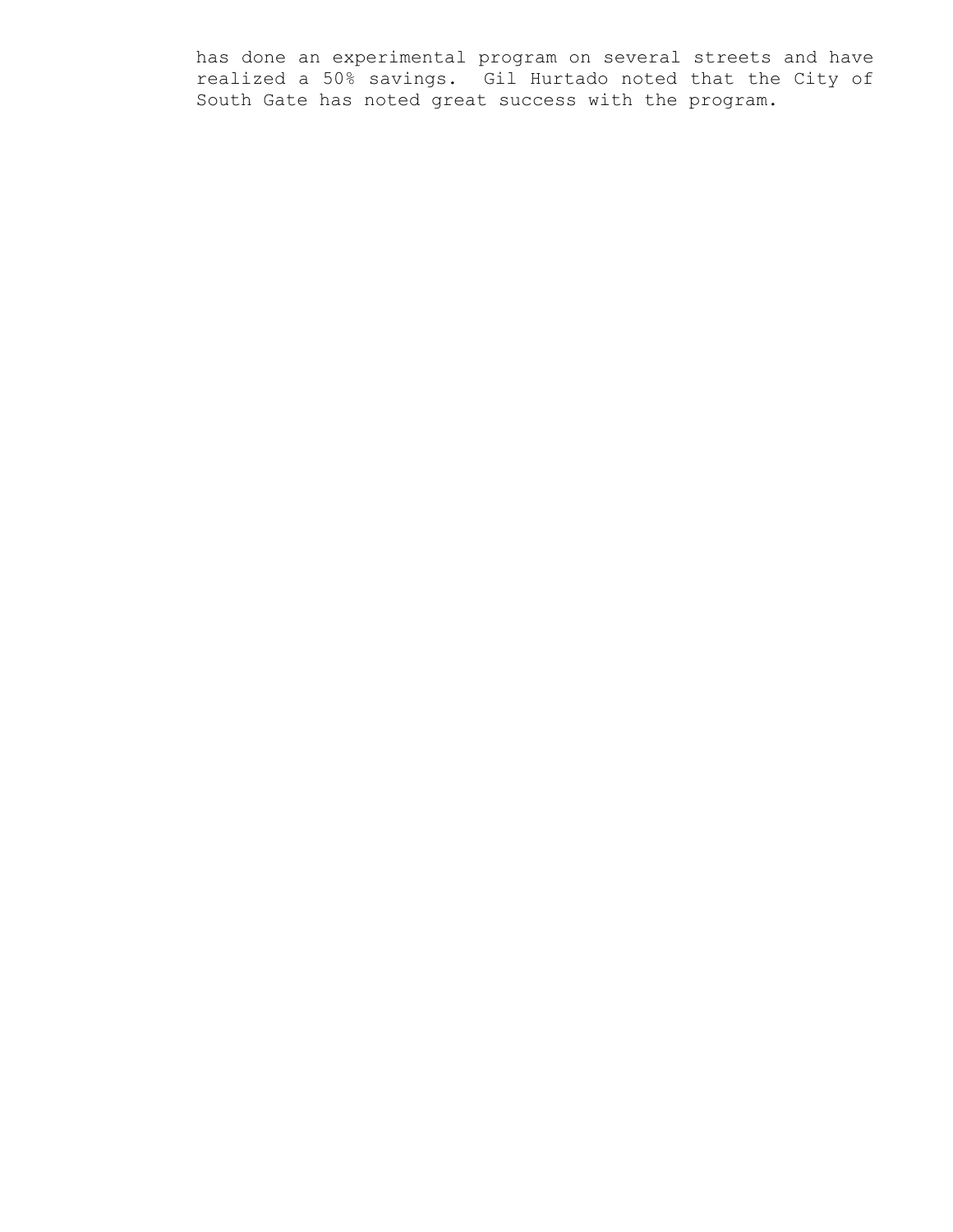It was moved by Mario Gomez, seconded by Gil Hurtado, and unanimously carried to conceptually approve an ICFA municipal street lighting program.

## **E. DISCUSSION AND CONTINUATION OF ICFA=S COMMUNITY OUTREACH PROGRAM.**

Staff reported generally as follows:

On June 27, 2012 an ICFA Community Outreach Program was approved by the Board. The Board felt that by investing in the civic life of their communities, a small investment produces long-term results, including greater community pride which creates a business climate that attracts additional capital investment from the private and public sectors.

The ICFA Community Outreach Program allows eligible Board Members to make an annual maximum allocation of \$5,000 to the charity of their choice. Eligible Board Member is defined as those Board Members who have attended 2/3 of the prior year=s ICFA Board meetings.

Gil Hurtado inquired if the contribution could be divided among more than one organization. The response was in the affirmative.

President McCormick made a motion to increase the amount of contribution to \$7,500. Vice President Gomez asked staff if the budget would allow the increase and if there were any legal ramifications to increasing the amount. Staff indicated that the budget would allow for the increase; General Legal Counsel indicated that as long as the funds are used to promote the public good there are no legal ramifications.

Staff will provide a sample request letter to those Board Members who are eligible and would like to make a donation to an organization in their community.

President McCormick asked if there were any more comments/questions. There were none.

It was moved by President McCormick, seconded by Mario Gomez, and unanimously carried to continue the ICFA charitable contribution program with an allocation of \$7,500 per eligible Board Member.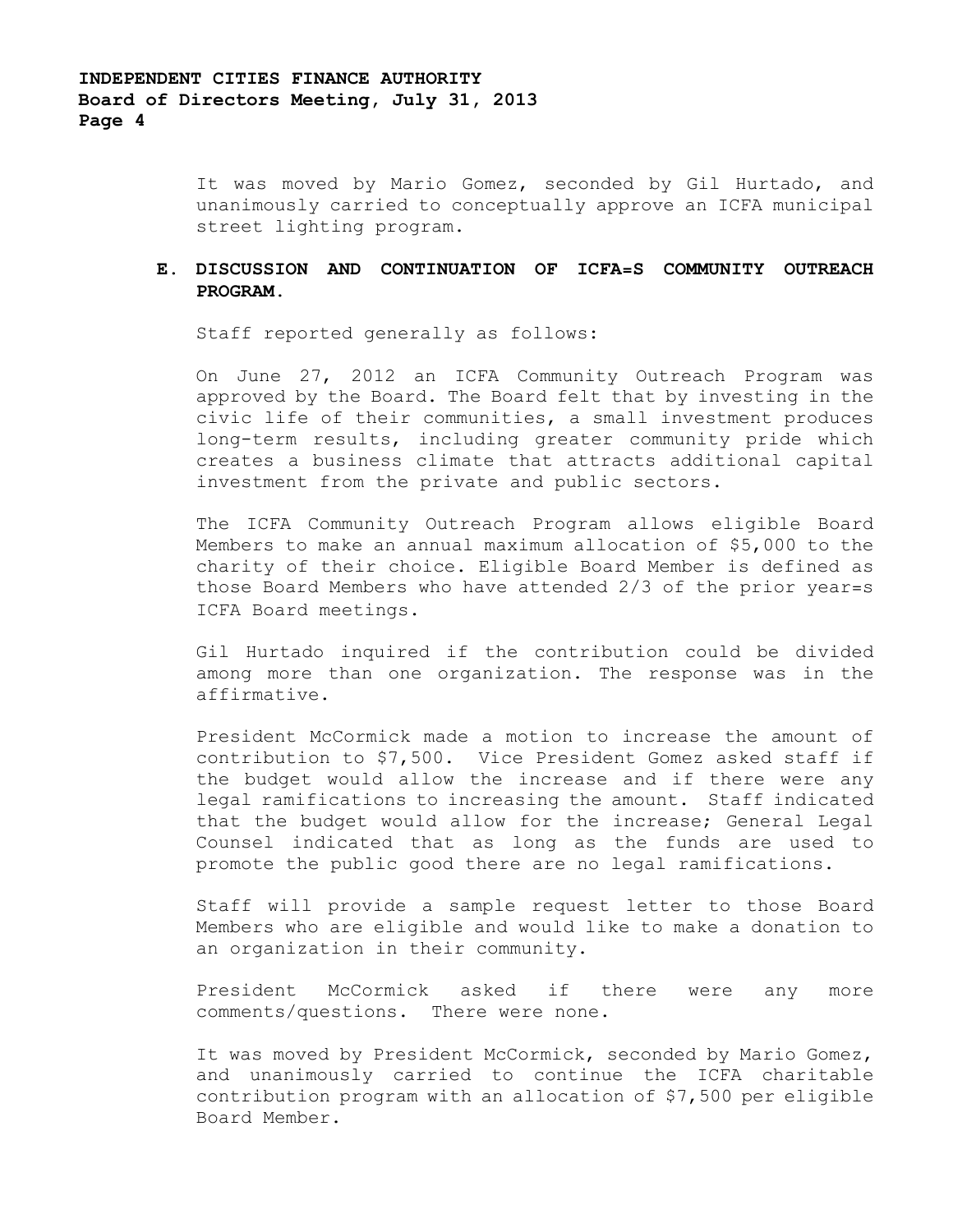#### **F. DISCUSSION AND APPROVAL OF TRAINING FOR ICFA BOARD MEMBERS.**

Staff suggested that a half-day training seminar be held for Board Members to help them better promote ICFA, and specifically utilizing social media to do so. It is anticipated that this training could be done immediately after a Board meeting and should take no more than 2 hours to complete.

It was moved by Jim Morton, seconded by Mario Gomez, and unanimously carried to approve training for ICFA Board Members and authorize staff to plan and implement a training session to be held immediately after an upcoming ICFA Board meeting.

## **G. APPROVAL/ADOPTION OF FIRST AMENDMENT TO LEGAL SERVICES BETWEEN THE INDEPENDENT CITIES FINANCE AUTHORITY AND BEST BEST & KRIEGER LLP.**

Staff reported generally as follows:

On April 29, 2009, ICFA and BB&K entered into an Agreement to Provide Legal Services. This First Amendment to the existing legal services agreement is to provide for a CPI increase effective as of July 1, 2013 and every July  $1^{st}$  of each calendar year thereafter (not to exceed 5%in any given year). BB&K reserves the right to request, on or before March  $31<sup>st</sup>$  of each year, an increase in the rates over and above the CPI adjustment upon a showing of good cause for such increase; provided that the approval of disapproval of any such request shall be made by ICFA in its sole and absolute discretion.

It was moved by Mario Gomez, seconded by Gil Hurtado, and unanimously carried to approve/adopt the First Amendment to Legal Services and to authorize President McCormick and staff to execute same.

## **H. APPROVAL/ADOPTION OF ADMINISTRATIVE SERVICES AGREEMENT BETWEEN THE INDEPENDENT CITIES FINANCE AUTHORITY AND SMITH, ALVAREZ & CASTILLO, INC.**

Staff and General Legal Counsel reported generally as follows:

The contract for administrative services between ICFA and Smith, Alvarez & Castillo terminated on June 30, 2013. It is recommended that an agreement be executed for a three year period (July 1, 2013 to June 30, 2016).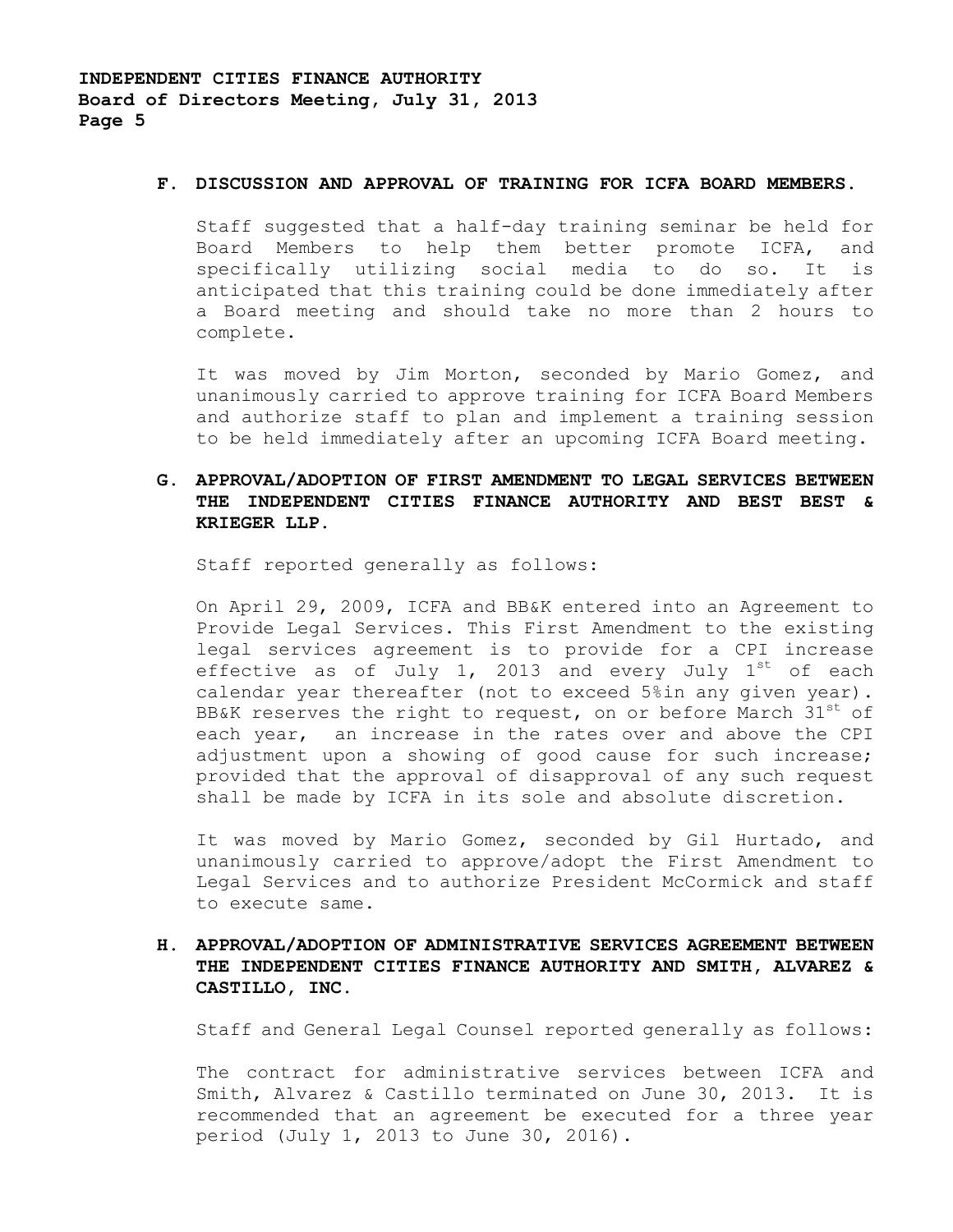In addition, earlier this year, State Treasurer Bill Lockyer, the California Statewide Communities Development Authority (CSCDA) and the California Municipal Finance Authority (CMFA) announced an agreement to modify the operational procedures of both CSCDA and CMFA.

Among these changes, CSCDA and CMFA (both JPA=s) agreed to hire an Executive Director who will be directly responsible to the governing boards. The Executive Director will make all recommendations on whether the JPAs should approve bond financings for projects. The Executive Director will be paid on a fixed-cost basis. In addition, the JPAs will competitively bid contracts for advisor services every three years. ICFA has agreed to comply with these changes as well.

It was further noted that approval of this item requires an amendment to the ICFA Joint Powers Agreement and Bylaws (see Item I below).

After a discussion of related costs, salary history, responsibilities, etc. President McCormick asked if there were any further comments/questions. There were none.

It was moved by Gil Hurtado, seconded by Jim Morton, and unanimously carried to approve/adopt the Administrative Services Agreement between ICFA and Smith, Alvarez & Castillo, Inc., and authorize President McCormick to execute same.

## **I. APPROVAL/ADOPTION OF AMENDMENTS TO THE ICFA JOINT POWERS AGREEMENT AND BYLAWS, AND AUTHORIZATION TO DISTRIBUTE PROPOSED AMENDMENTS TO ICFA MEMBER CITIES.**

Staff reported generally as follows:

As a result of the agreement between the California State Treasurer, the California Statewide Communities Development Authority and the California Municipal Finance Authority, the title of the staff person designated to oversee the operations of the Authority needs to be changed to AExecutive Director@ (instead of Program Administrator).

In addition, after meeting with the San Bernardino County Housing Authority, it is recommended that the Joint Powers Agreement and Bylaws consider including references to housing authorities and their specific powers to issue certain types of bonds.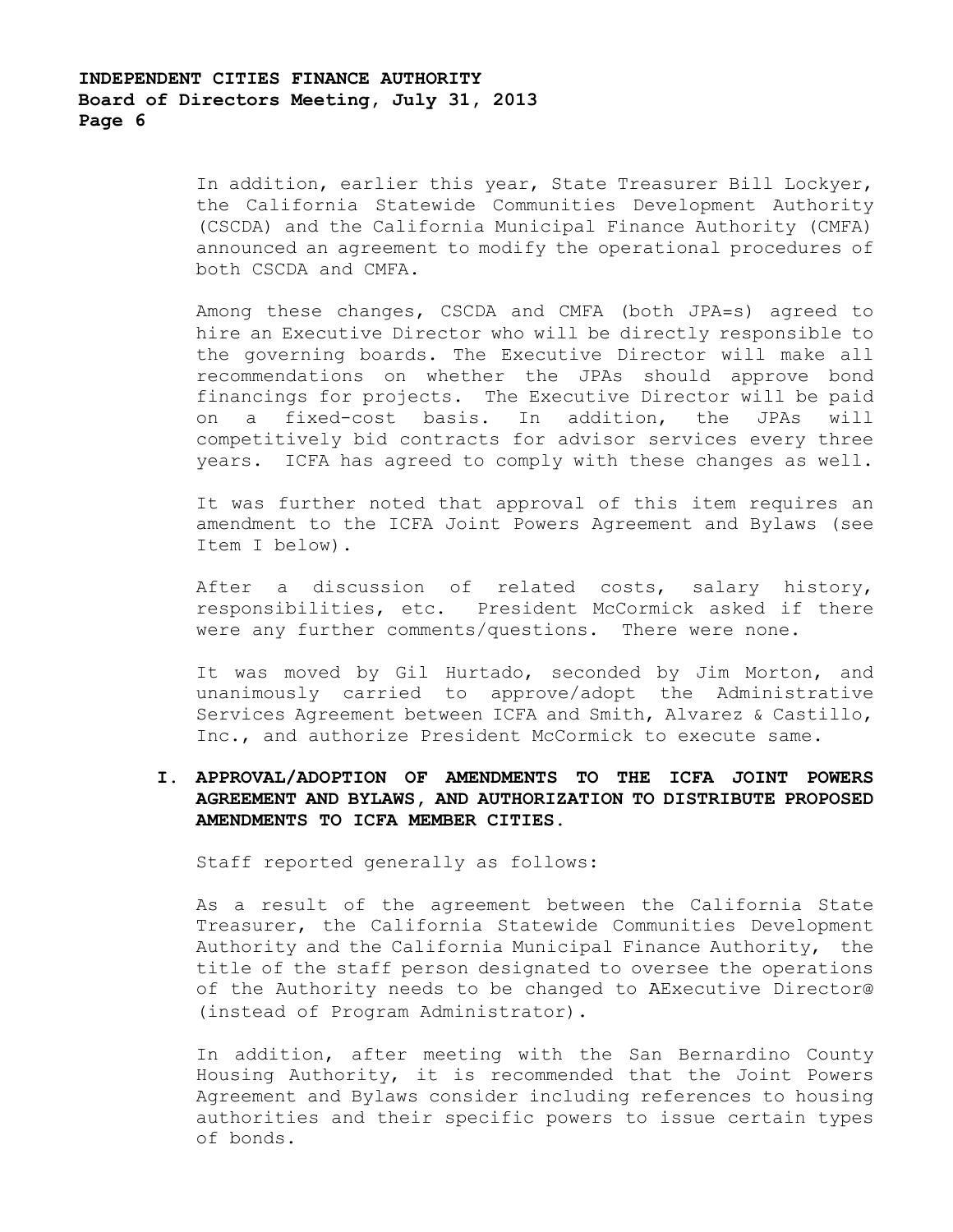For the amendments to the Joint Powers Agreement to become effective, they must be approved by 2/3rds of the City Councils of the nine ICFA member cities.

After a discussion on how to further educate cities on ICFA programs and ways to partner with similar type groups, it was moved by Mario Gomez, seconded by Jim Morton, and unanimously carried as follows:

- 1. To approve/adopt the amendments to the ICFA Joint Powers Agreement and Bylaws; and
- 2. To authorize staff to distribute the proposed amendments to ICFA member cities for approval.

## **J. APPROVAL/ADOPTION OF A BUDGET FOR THE 2013-14 FISCAL YEAR AND AN INVESTMENT POLICY FOR THE SAME PERIOD.**

Staff referred those present to the proposed budget contained in the agenda packet noting that it represents the best estimates of staff regarding future financings. Staff discussed each line item of estimated receipts and expenditures, and noted that a balanced budget is being presented for approval/adoption.

In addition, the Board should adopt the Statement of Investment Policy that has been adopted each year for many years, as required by law.

President McCormick asked if there were any further comments/questions. There were none.

It was moved by Mario Gomez, seconded by Jim Morton, and unanimously carried as follows:

- 1. To approve/adopt the 2013-14 FY budget with the increase in the community contribution program discussed earlier ; and
- 2. To approve/adopt the Statement of Investment Policy.

## **K. APPROVAL/ADOPTION OF RESOLUTION 2013-5 (A RESOLUTION OF THE BOARD OF DIRECTORS OF THE INDEPENDENT CITIES FINANCE AUTHORITY NAMING AND APPOINTING CERTAIN OFFICES AND STAFF).**

Staff reported generally as follows:

The Joint Powers Agreement and Bylaws of ICFA provide for the election of Officers (President and Vice President) for two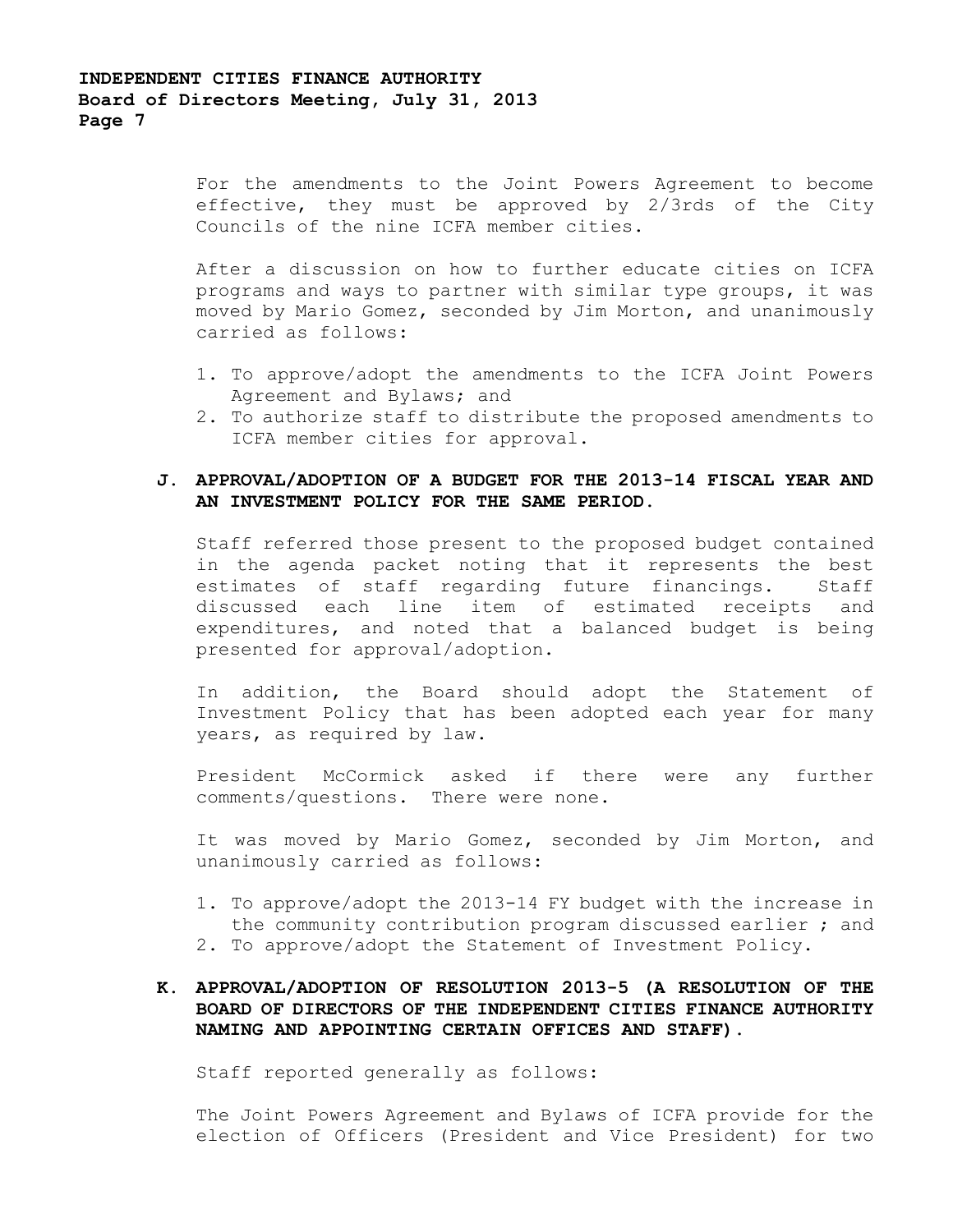year terms. Officers must be selected from the Directors. Alternate Directors may not serve as President or Vice President.

## **INDEPENDENT CITIES FINANCE AUTHORITY Board of Directors Meeting, July 31, 2013 Page 8**

In addition, a Treasurer must also be selected. The Treasurer may be a Director or Alternate Director.

Vice President Gomez made a motion to maintain the current President, Vice President and Treasurer

It was moved by Mario Gomez, seconded by Jim Morton, and unanimously carried as follows:

- 1. That W. Michael McCormick remain as President of ICFA;
- 2. That Mario Gomez remain as Vice President of the Authority;
- 3. That Stephen Ajobiewe remain as Treasurer of the Authority;
- 4. That Resolution 2013-5 be approved/adopted and that President McCormick and staff be authorized to execute same.

### **L. APPOINTMENT/ELECTION OF EXECUTIVE COMMITTEE MEMBERS FOR A TWO YEAR TERM.**

President McCormick noted that the following individuals currently serve on the Executive Committee:

| Position       | Member          | Alternate Member | City            |
|----------------|-----------------|------------------|-----------------|
| President      | Mike McCormick  |                  | Vernon          |
| Vice President | Mario Gomez     |                  | Huntington Park |
| Member         | Ricardo Pacheco | Vijay Singhal    | Baldwin Park    |
| Member         | Jim Morton      | Ramon Rodriquez  | Lynwood         |
| Member         | Sylvia Ballin   | Rafaela King     | San Fernando    |
| Member         | Gil Hurtado     | Byron Copok      | South Gate      |

Staff noted that Alternate Board Members may vote in place of Directors who serve on the Executive Committee. The Executive Committee is empowered by the Joint Powers Agreement (Article 10) and the Bylaws (Article IV) to conduct virtually all activities of the Board of Directors. The individual appointed or his/her alternate must be available to attend all Executive Committee meetings.

The President and Vice President are automatic members of the Executive Committee.

President McCormick suggested that the City of South Gate replace the City of Baldwin Park on the Executive Committee. Mr. Hurtado from the City of South Gate was in agreement.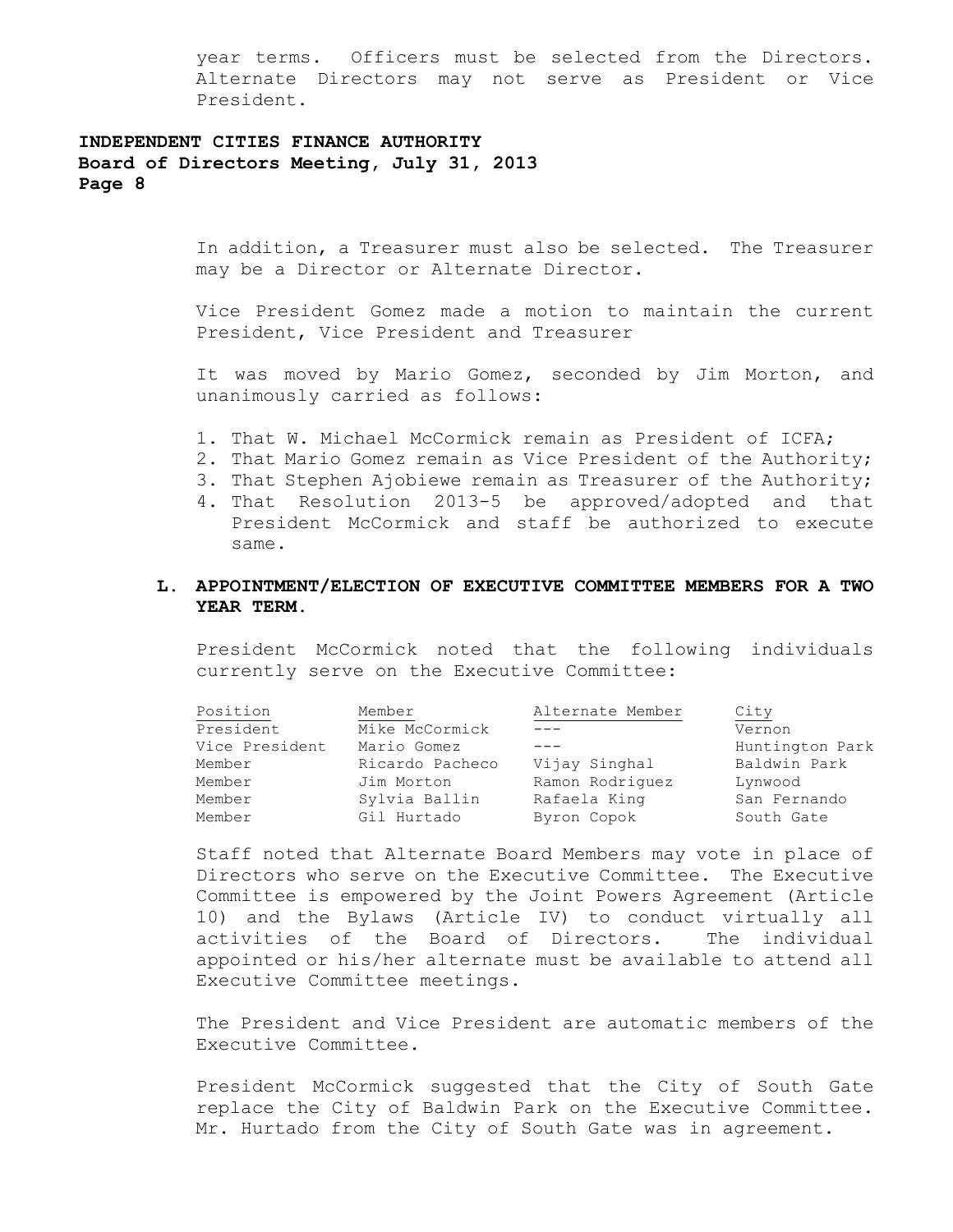It was moved by Mario Gomez, seconded by Jim Morton, and unanimously agreed that the following Directors/Alternate Directors be appointed/elected to the Executive Committee: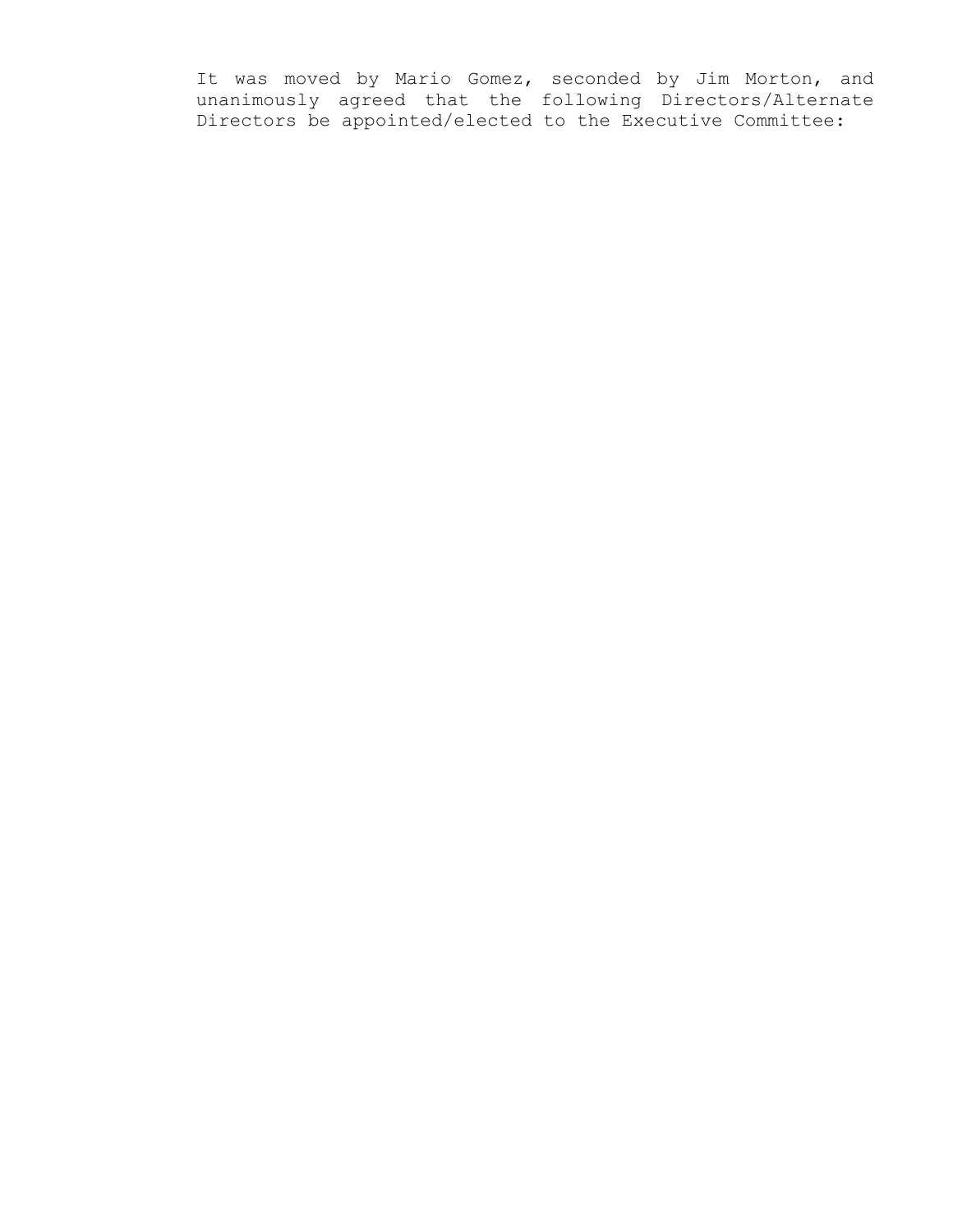# **INDEPENDENT CITIES FINANCE AUTHORITY Board of Directors Meeting, July 31, 2013 Page 9**

| Position       | Member         | Alternate Member | City            |
|----------------|----------------|------------------|-----------------|
| President      | Mike McCormick |                  | Vernon          |
| Vice President | Mario Gomez    |                  | Huntington Park |
| Member         | Jim Morton     | Ramon Rodriguez  | Lynwood         |
| Member         | Sylvia Ballin  | Rafaela King     | San Fernando    |
| Member         | Gil Hurtado    | Byron Copok      | South Gate      |

### **M. UPDATE ON PENDING PROJECTS/ACTIVITIES.**

Staff provided a report on upcoming and potential projects, including:

- Construction of a regional DMV office in the City of San Marcos
- Financing of a solar project in the County of Madera through Chevron
- Construction of a charter school in the City of Escondido
- A partnership with the Association of California Cities Orange County
- Financing of a manufactured home community in the City of Carpinteria through Millennium Housing

It was noted that Millennium would like to close the Carpinteria project the first week of September, therefore, it was agreed that an ICFA Board meeting be held on August 14, 2013 in the City of Lynwood to approve all aspects of the financing.

Suzanne Taylor from Augusta Communities noted that she will be bringing a manufactured home community in the City of Long Beach to ICFA in the near future. She will also be presenting a proposal for a loan for the purchase of new mobile homes in some of her senior parks. Some of the units are old and once the owner no longer lives in it it=s much more cost effective to replace it with a newer home.

### **VI. COMMENTS FROM BOARD MEMBERS.**

Gil Hurtado suggested that a document be compiled for new members noting that projects ICFA has been involved with in the last five years.

### **VII. COMMENTS FROM STAFF.**

There were no comments from staff.